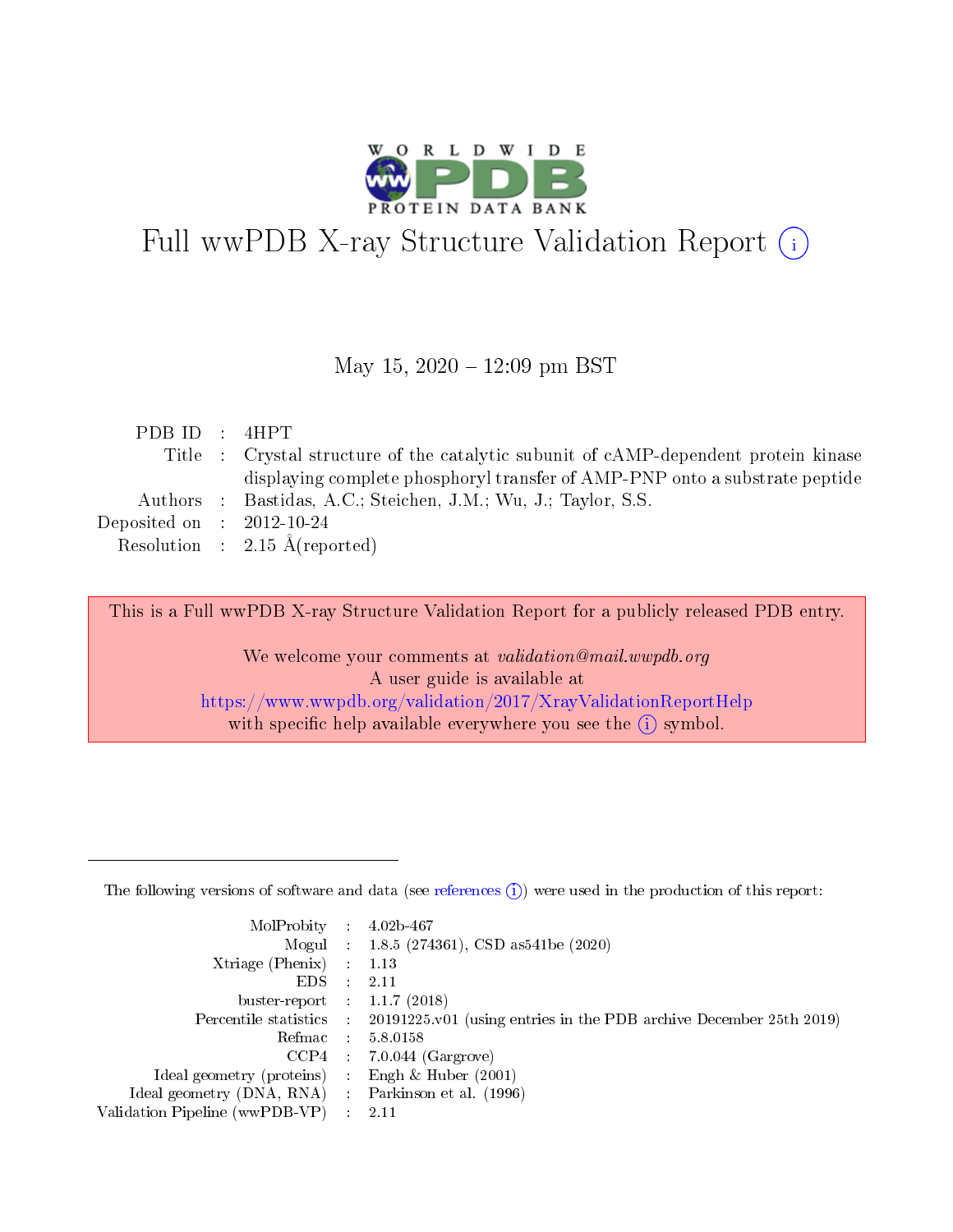# 1 [O](https://www.wwpdb.org/validation/2017/XrayValidationReportHelp#overall_quality)verall quality at a glance  $(i)$

The following experimental techniques were used to determine the structure: X-RAY DIFFRACTION

The reported resolution of this entry is 2.15 Å.

Percentile scores (ranging between 0-100) for global validation metrics of the entry are shown in the following graphic. The table shows the number of entries on which the scores are based.



| Metric                | Whole archive<br>$(\#\mathrm{Entries})$ | Similar resolution<br>$(\#\text{Entries},\,\text{resolution}\,\,\text{range}(\textup{\AA}))$ |
|-----------------------|-----------------------------------------|----------------------------------------------------------------------------------------------|
| $R_{free}$            | 130704                                  | $1479(2.16-2.16)$                                                                            |
| Clashscore            | 141614                                  | $1585(2.16-2.16)$                                                                            |
| Ramachandran outliers | 138981                                  | $1560(2.16-2.16)$                                                                            |
| Sidechain outliers    | 138945                                  | $1559(2.16-2.16)$                                                                            |
| RSRZ outliers         | 127900                                  | $1456(2.16-2.16)$                                                                            |

The table below summarises the geometric issues observed across the polymeric chains and their fit to the electron density. The red, orange, yellow and green segments on the lower bar indicate the fraction of residues that contain outliers for  $>=3, 2, 1$  and 0 types of geometric quality criteria respectively. A grey segment represents the fraction of residues that are not modelled. The numeric value for each fraction is indicated below the corresponding segment, with a dot representing fractions  $\epsilon=5\%$  The upper red bar (where present) indicates the fraction of residues that have poor fit to the electron density. The numeric value is given above the bar.

| Mol | ${\bf Chain \mid Length}$ | Quality of chain |     |    |
|-----|---------------------------|------------------|-----|----|
|     | $350\,$                   | 2%<br>90%        | 6%  |    |
|     | 20                        | 85%              | 10% | 5% |

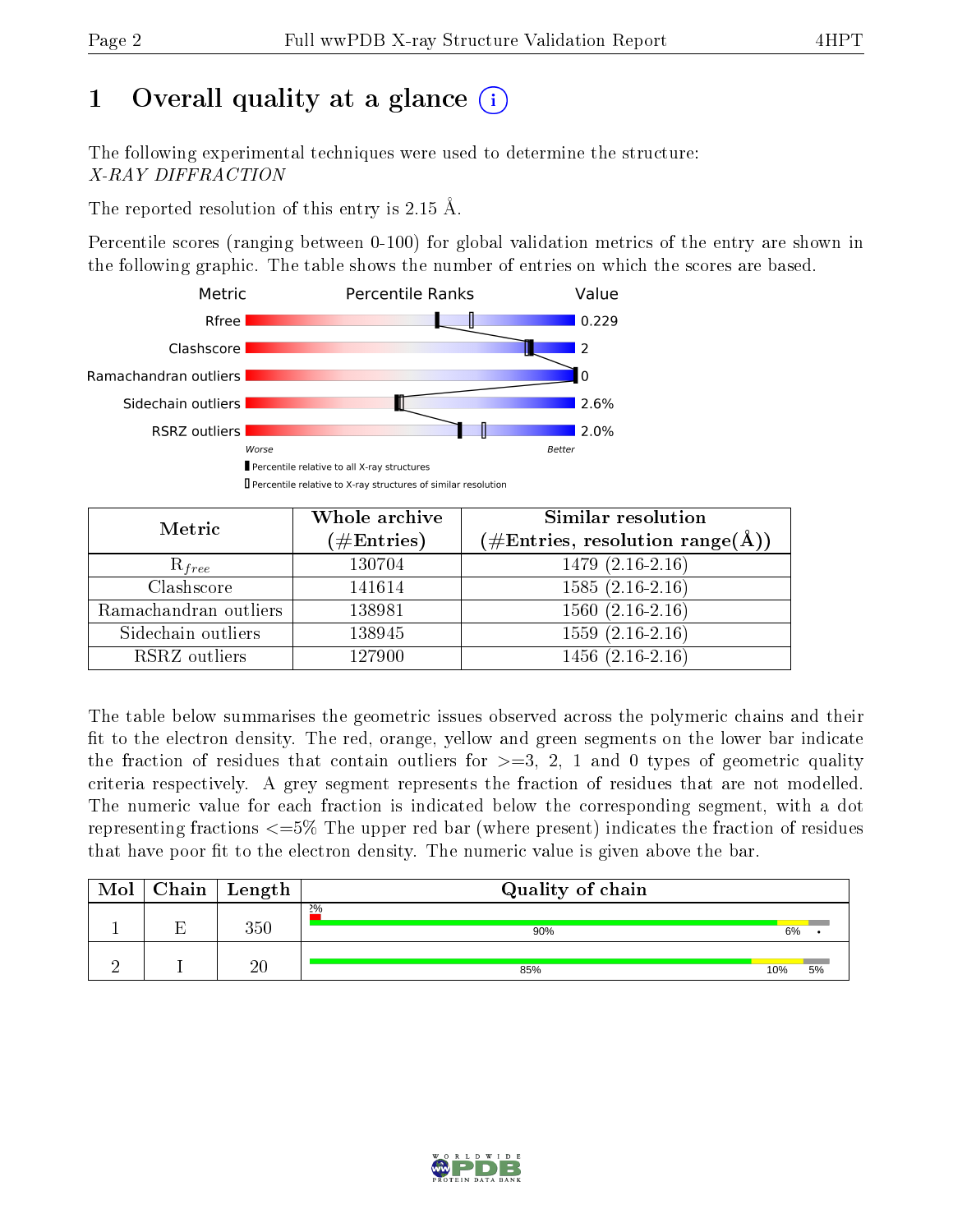# 2 Entry composition (i)

There are 5 unique types of molecules in this entry. The entry contains 3120 atoms, of which 0 are hydrogens and 0 are deuteriums.

In the tables below, the ZeroOcc column contains the number of atoms modelled with zero occupancy, the AltConf column contains the number of residues with at least one atom in alternate conformation and the Trace column contains the number of residues modelled with at most 2 atoms.

• Molecule 1 is a protein called cAMP-dependent protein kinase catalytic subunit alpha.

| Mol | Chain | Residues |               |      | Atoms |     |  | $\text{ZeroOcc}$   AltConf   Trace |  |
|-----|-------|----------|---------------|------|-------|-----|--|------------------------------------|--|
|     |       | 337      | Total<br>2764 | 1792 | 458   | 504 |  |                                    |  |

• Molecule 2 is a protein called cAMP-dependent protein kinase inhibitor alpha.

| Mol | Chain   Residues |             |     | Atoms |    | $\text{ZeroOcc} \mid \text{AltConf} \mid \text{Trace}$ |  |
|-----|------------------|-------------|-----|-------|----|--------------------------------------------------------|--|
|     | 19               | $\rm Total$ |     |       |    |                                                        |  |
|     |                  | 150         | 89. | 30    | 30 |                                                        |  |

There are 2 discrepancies between the modelled and reference sequences:

| Chain | Residue | Modelled | Actual | Comment.                      | <b>Reference</b>   |
|-------|---------|----------|--------|-------------------------------|--------------------|
|       | $20\,$  |          |        | -ENGINEERED MUTATION-         | UNP P63248         |
|       |         | SEP      |        | MUTATION<br><b>ENGINEERED</b> | <b>IINP P63248</b> |

 Molecule 3 is PHOSPHOAMINOPHOSPHONIC ACID-ADENYLATE ESTER (three-letter code: ANP) (formula:  $C_{10}H_{17}N_6O_{12}P_3$ ).



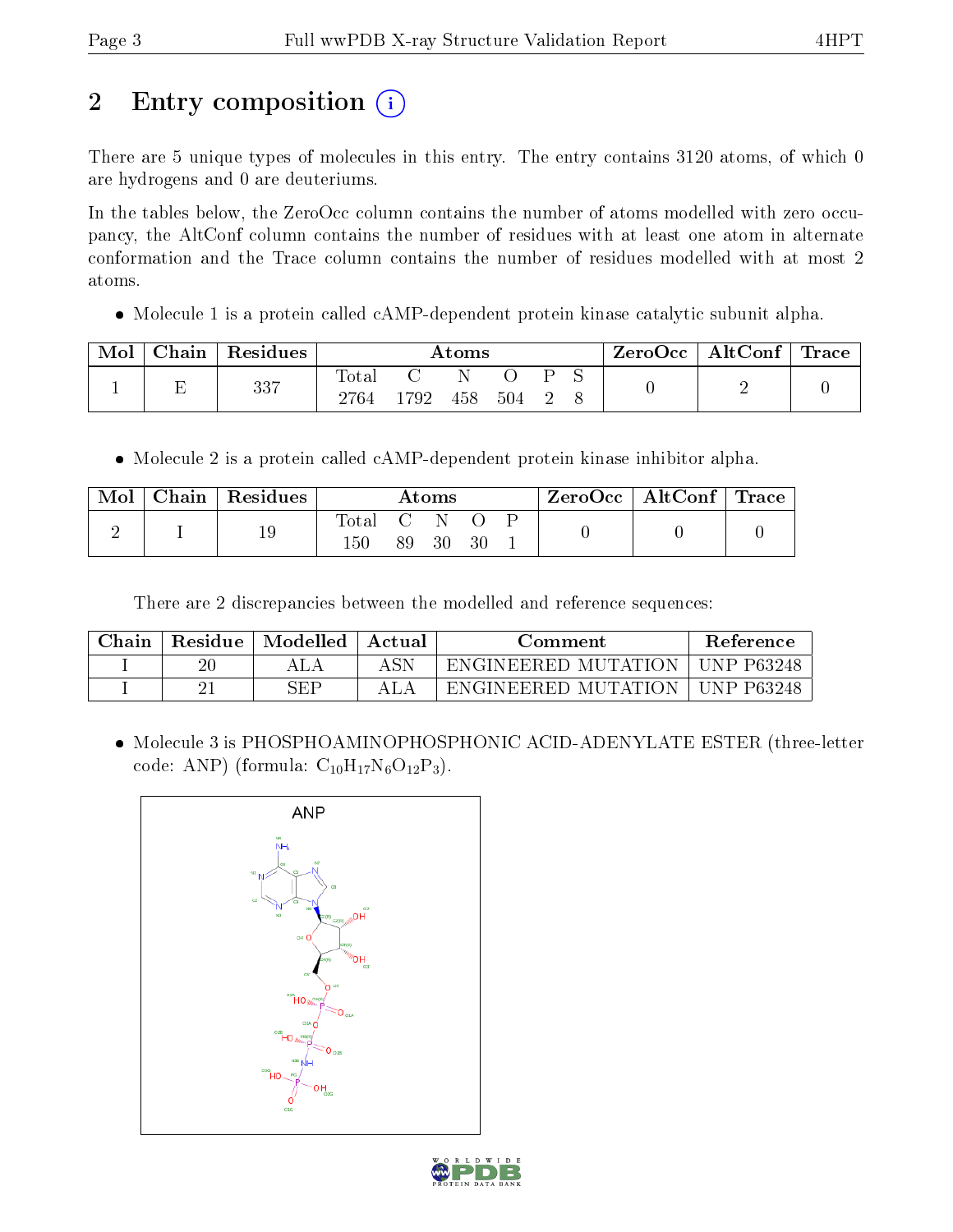| Mol | $\perp$ Chain   Residues $\perp$ |       |                | Atoms |  | $^{\prime}$ ZeroOcc $\mid$ AltConf $^{\prime}$ |  |
|-----|----------------------------------|-------|----------------|-------|--|------------------------------------------------|--|
|     |                                  | Total | - C N O<br>10. |       |  |                                                |  |

Molecule 4 is MAGNESIUM ION (three-letter code: MG) (formula: Mg).

|  | $Mol$   Chain   Residues | Atoms | $ZeroOcc$   AltConf |  |
|--|--------------------------|-------|---------------------|--|
|  |                          | Total |                     |  |

• Molecule 5 is water.

|               |    | Mol   Chain   Residues | Atoms                 | $ZeroOcc \   \$ AltConf |
|---------------|----|------------------------|-----------------------|-------------------------|
| $\mathcal{L}$ | E. | 159                    | Total O<br>159<br>159 |                         |
|               |    | 18                     | Total<br>18           |                         |

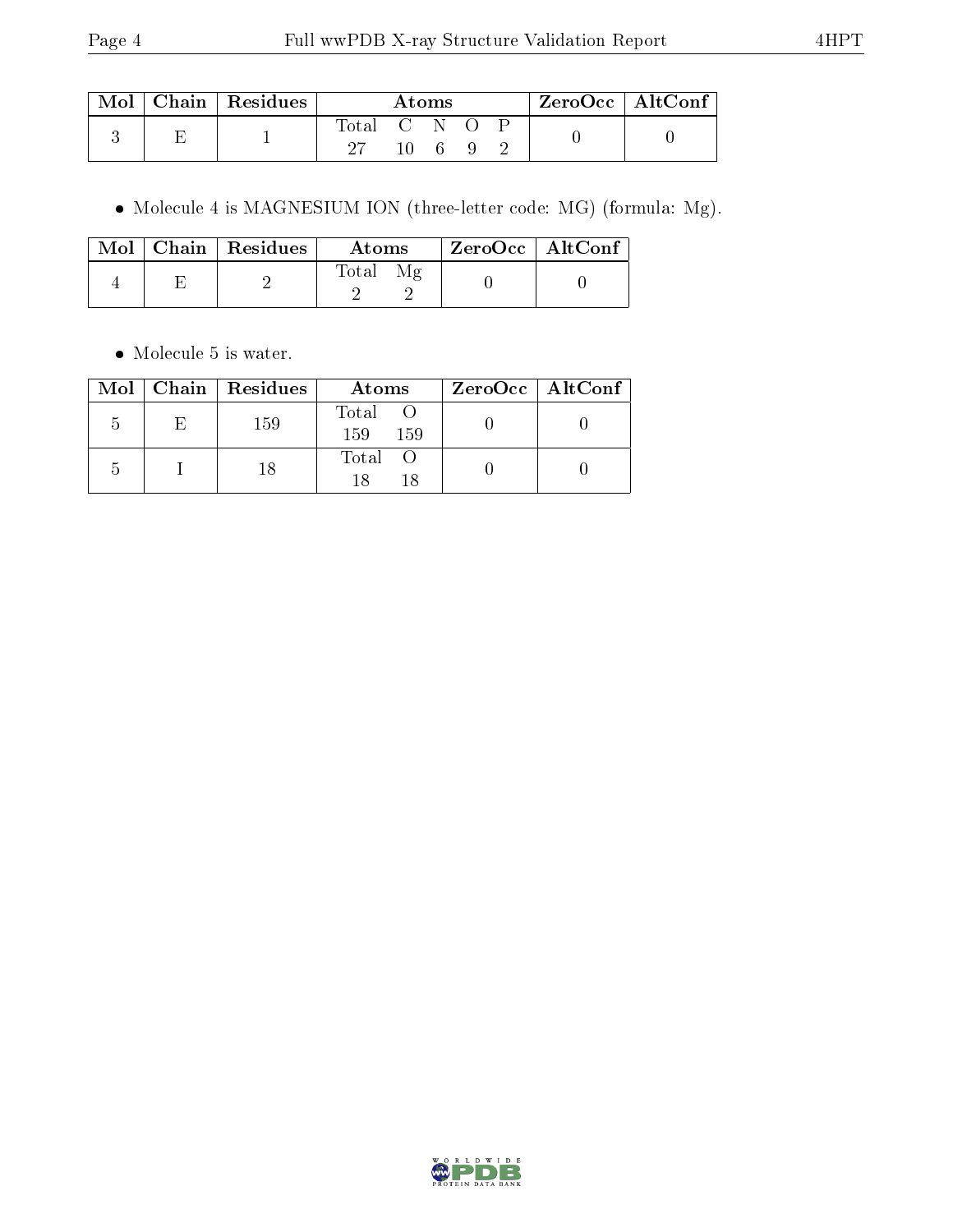<mark>ខ ខ ន</mark>ីងនី

ASP

# 3 Residue-property plots  $(i)$

These plots are drawn for all protein, RNA and DNA chains in the entry. The first graphic for a chain summarises the proportions of the various outlier classes displayed in the second graphic. The second graphic shows the sequence view annotated by issues in geometry and electron density. Residues are color-coded according to the number of geometric quality criteria for which they contain at least one outlier: green  $= 0$ , yellow  $= 1$ , orange  $= 2$  and red  $= 3$  or more. A red dot above a residue indicates a poor fit to the electron density (RSRZ  $> 2$ ). Stretches of 2 or more consecutive residues without any outlier are shown as a green connector. Residues present in the sample, but not in the model, are shown in grey.

• Molecule 1: cAMP-dependent protein kinase catalytic subunit alpha



• Molecule 2: cAMP-dependent protein kinase inhibitor alpha

| Chain I: | 85% | 10% | 5% |
|----------|-----|-----|----|
|          |     |     |    |
|          |     |     |    |
|          |     |     |    |

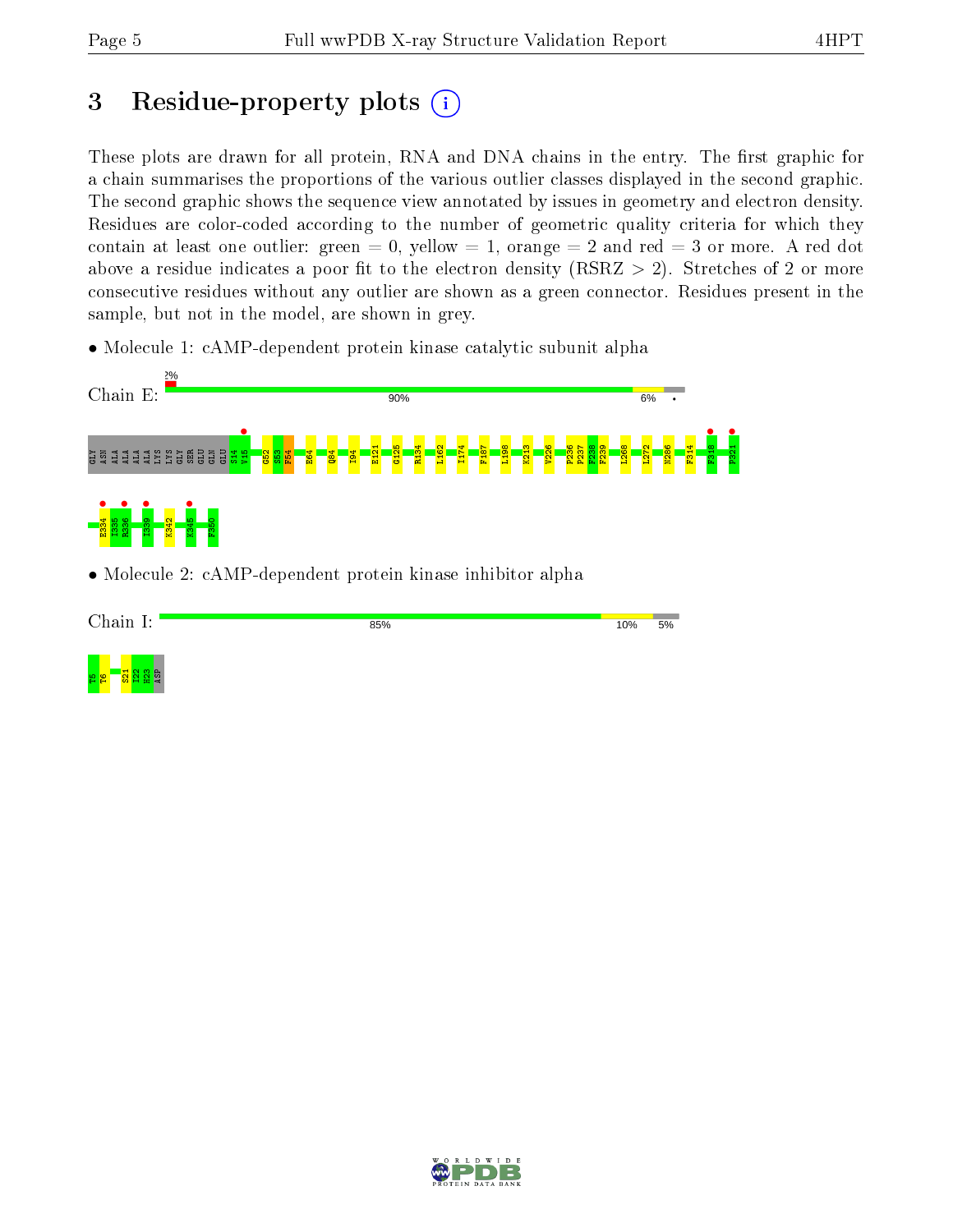# 4 Data and refinement statistics  $(i)$

| Property                                                             | Value                                                       | Source     |
|----------------------------------------------------------------------|-------------------------------------------------------------|------------|
| Space group                                                          | P 21 21 21                                                  | Depositor  |
| Cell constants                                                       | $71.55\text{\AA}$<br>$79.06\text{\AA}$<br>$80.09\text{\AA}$ |            |
| a, b, c, $\alpha$ , $\beta$ , $\gamma$                               | $90.00^\circ$<br>$90.00^\circ$<br>$90.00^\circ$             | Depositor  |
| Resolution $(A)$                                                     | 44.35<br>$-2.15$                                            | Depositor  |
|                                                                      | 44.23<br>$-2.15$                                            | <b>EDS</b> |
| % Data completeness                                                  | 83.8 (44.35-2.15)                                           | Depositor  |
| (in resolution range)                                                | 83.8 (44.23-2.15)                                           | <b>EDS</b> |
| $R_{merge}$                                                          | 0.10                                                        | Depositor  |
| $\mathrm{R}_{sym}$                                                   | (Not available)                                             | Depositor  |
| $\langle I/\sigma(I) \rangle^{-1}$                                   | $\overline{2.56}$ (at 2.16Å)                                | Xtriage    |
| Refinement program                                                   | <b>REFMAC 5.5.0110</b>                                      | Depositor  |
|                                                                      | 0.187, 0.228                                                | Depositor  |
| $R, R_{free}$                                                        | 0.188<br>0.229<br>$\overline{a}$                            | DCC        |
| $R_{free}$ test set                                                  | 1076 reflections $(5.07\%)$                                 | wwPDB-VP   |
| Wilson B-factor $(A^2)$                                              | 33.8                                                        | Xtriage    |
| Anisotropy                                                           | 0.066                                                       | Xtriage    |
| Bulk solvent $k_{sol}(e/\mathring{A}^3)$ , $B_{sol}(\mathring{A}^2)$ | $0.36\,$ , $39.0\,$                                         | <b>EDS</b> |
| $\overline{L-test for}$ twinning <sup>2</sup>                        | $\langle  L  \rangle = 0.48, \langle L^2 \rangle = 0.31$    | Xtriage    |
| Estimated twinning fraction                                          | $0.023$ for $-h, l, k$                                      | Xtriage    |
| $F_o, F_c$ correlation                                               | 0.95                                                        | <b>EDS</b> |
| Total number of atoms                                                | 3120                                                        | wwPDB-VP   |
| Average B, all atoms $(A^2)$                                         | 35.0                                                        | wwPDB-VP   |

Xtriage's analysis on translational NCS is as follows: The largest off-origin peak in the Patterson function is  $5.73\%$  of the height of the origin peak. No significant pseudotranslation is detected.

<sup>&</sup>lt;sup>2</sup>Theoretical values of  $\langle |L| \rangle$ ,  $\langle L^2 \rangle$  for acentric reflections are 0.5, 0.333 respectively for untwinned datasets, and 0.375, 0.2 for perfectly twinned datasets.



<span id="page-5-1"></span><span id="page-5-0"></span><sup>1</sup> Intensities estimated from amplitudes.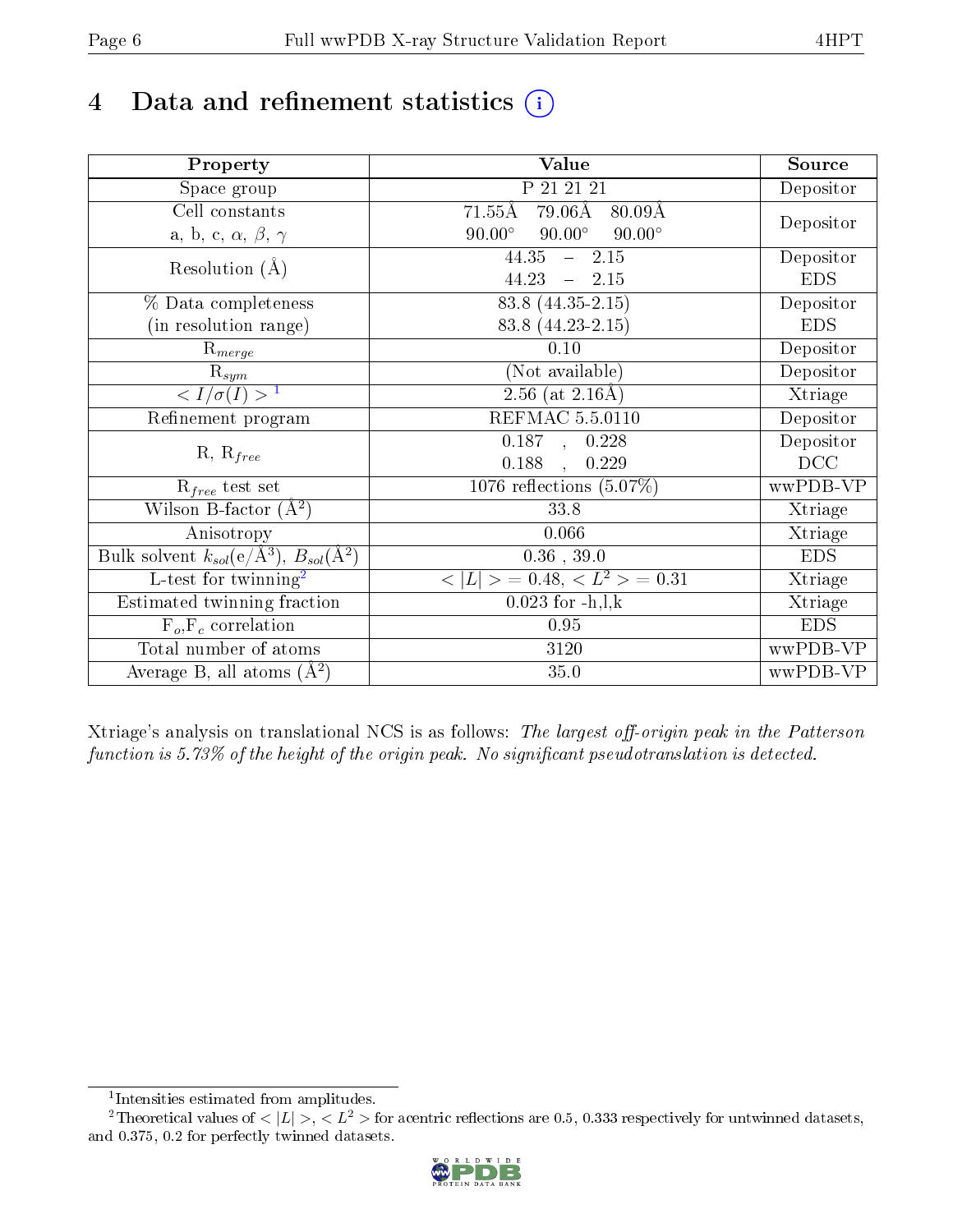# 5 Model quality  $(i)$

## 5.1 Standard geometry (i)

Bond lengths and bond angles in the following residue types are not validated in this section: TPO, MG, ANP, SEP

The Z score for a bond length (or angle) is the number of standard deviations the observed value is removed from the expected value. A bond length (or angle) with  $|Z| > 5$  is considered an outlier worth inspection. RMSZ is the root-mean-square of all Z scores of the bond lengths (or angles).

| Mol<br>Chain  |    |      | Bond lengths | Bond angles |             |  |
|---------------|----|------|--------------|-------------|-------------|--|
|               |    | RMSZ | $\# Z  > 5$  | RMSZ        | $\# Z  > 5$ |  |
|               | E. | 0.47 | 0/2818       | 0.55        | 0/3801      |  |
| $\mathcal{D}$ |    | 0.52 | 0/141        | 0.59        | 0/187       |  |
| ΔH            | АH | 0.48 | /2959        | 0.55        | /3988       |  |

There are no bond length outliers.

There are no bond angle outliers.

There are no chirality outliers.

There are no planarity outliers.

### $5.2$  Too-close contacts  $(i)$

In the following table, the Non-H and H(model) columns list the number of non-hydrogen atoms and hydrogen atoms in the chain respectively. The H(added) column lists the number of hydrogen atoms added and optimized by MolProbity. The Clashes column lists the number of clashes within the asymmetric unit, whereas Symm-Clashes lists symmetry related clashes.

|   |   |      | Mol   Chain   Non-H   H(model)   H(added) |      |     | $\textbf{Class} \mid \textbf{Symm-Class}$ |
|---|---|------|-------------------------------------------|------|-----|-------------------------------------------|
|   | E | 2764 |                                           | 2718 | 12  |                                           |
|   |   | 150  |                                           | 140  |     |                                           |
| ച | E | 27   |                                           | 12   |     |                                           |
|   | E |      |                                           |      |     |                                           |
|   | E | 159  |                                           |      |     |                                           |
|   |   | 18   |                                           |      |     |                                           |
|   |   | 3120 |                                           | 2870 | 1 ና |                                           |

The all-atom clashscore is defined as the number of clashes found per 1000 atoms (including hydrogen atoms). The all-atom clashscore for this structure is 2.

All (12) close contacts within the same asymmetric unit are listed below, sorted by their clash

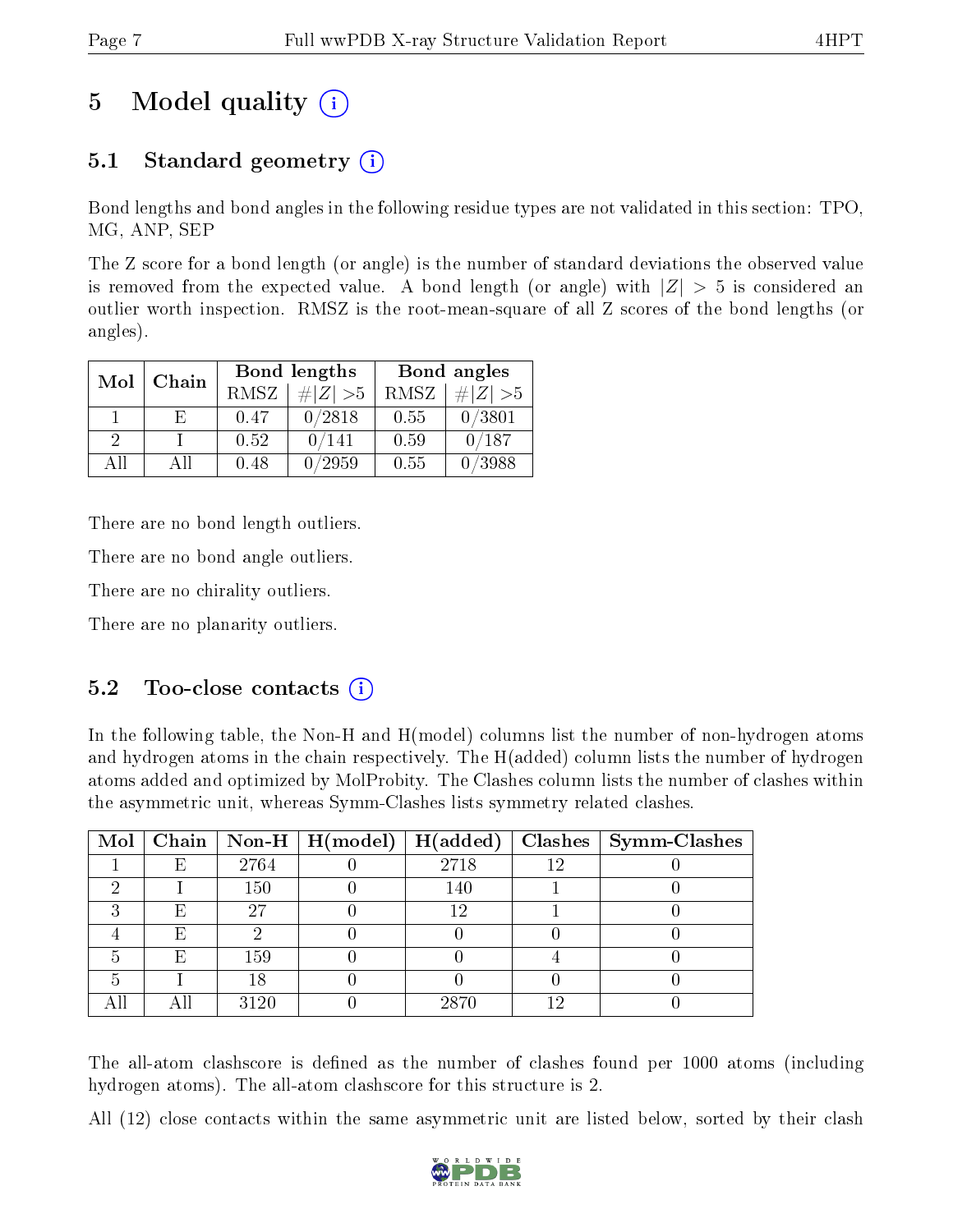| Atom-1              | Atom-2           | Interatomic<br>distance | Clash<br>overlap<br>(A) |
|---------------------|------------------|-------------------------|-------------------------|
| 1:E:213:LYS:O       | 5:E:643:HOH:O    | 2.07                    | 0.71                    |
| 1:E:52:GLY:HA3      | 3:E:401:AND:O2B  | 1.90                    | 0.71                    |
| 1: E:54: PHE: CZ    | 1:E:84:GLN:HG3   | 2.35                    | 0.60                    |
| 1: E: 121: GLU: HB3 | 5:E:653:HOH:O    | 2.07                    | 0.55                    |
| 1:E:187:PHE:HE2     | 2:I:21:SEP:HB3   | 1.73                    | 0.54                    |
| 1: E: 125: GLY: HA3 | 1:E:174:ILE:O    | 2.08                    | 0.53                    |
| 1:E:286:ASN:HB2     | 5:E:638:HOH:O    | 2.14                    | 0.47                    |
| 1: E: 134: ARG: NH1 | 5:E:581:HOH:O    | 2.50                    | 0.45                    |
| 1: E: 226: VAL:HG13 | 1:E:237:PRO:HD2  | 1.99                    | 0.44                    |
| 1:E:236:PRO:HG2     | 1:E:239:PHE:HB3  | 2.00                    | 0.44                    |
| 1:E:94:ILE:HD13     | 1:E:162:LEU:HD22 | 2.01                    | 0.42                    |
| 1: E: 342: LYS: HA  | 1:E:342:LYS:HD3  | 1.89                    | 0.42                    |

magnitude.

There are no symmetry-related clashes.

## 5.3 Torsion angles  $(i)$

#### 5.3.1 Protein backbone (i)

In the following table, the Percentiles column shows the percent Ramachandran outliers of the chain as a percentile score with respect to all X-ray entries followed by that with respect to entries of similar resolution.

The Analysed column shows the number of residues for which the backbone conformation was analysed, and the total number of residues.

| Mol | Chain | Analysed                      | Favoured     | Allowed   Outliers | Percentiles                  |
|-----|-------|-------------------------------|--------------|--------------------|------------------------------|
|     | Ε     | $335/350$ (96\%)   328 (98\%) |              | $7(2\%)$           | $\mid$ 100 $\mid$ 100 $\mid$ |
|     |       | $16/20(80\%)$                 | $16(100\%)$  |                    | 100<br>$ 100\rangle$         |
| All | All   | $351/370(95\%)$               | 344 $(98\%)$ | $7(2\%)$           | $100 \mid$<br>$\sqrt{100}$   |

There are no Ramachandran outliers to report.

#### $5.3.2$  Protein sidechains  $(i)$

In the following table, the Percentiles column shows the percent sidechain outliers of the chain as a percentile score with respect to all X-ray entries followed by that with respect to entries of similar resolution.

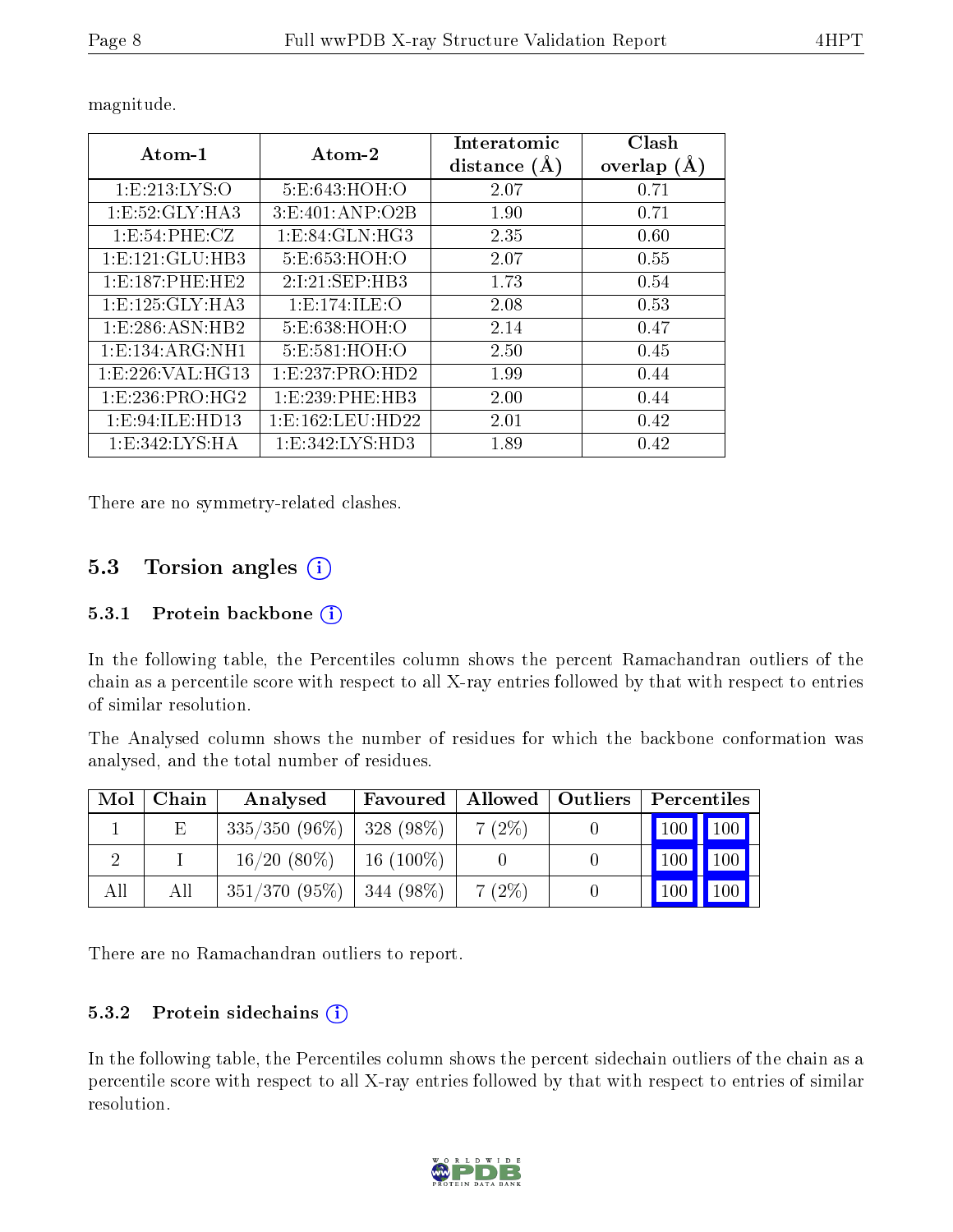| Mol | Chain | Analysed        | Rotameric    | $\mid$ Outliers $\mid$ | Percentiles                      |
|-----|-------|-----------------|--------------|------------------------|----------------------------------|
|     | E.    | $291/303(96\%)$ | 284 $(98\%)$ | 7(2%)                  | 49<br>-51                        |
| 9   |       | $13/14$ (93\%)  | $12(92\%)$   | $1(8\%)$               | $\parallel$ 8<br>13 <sup>°</sup> |
| All | All   | $304/317(96\%)$ | 296(97%)     | 8(3%)                  | -47                              |

The Analysed column shows the number of residues for which the sidechain conformation was analysed, and the total number of residues.

All (8) residues with a non-rotameric sidechain are listed below:

| Mol            | Chain | Res | Type       |
|----------------|-------|-----|------------|
|                | E     | 54  | PHE        |
|                | E     | 64  | GLU        |
|                | E     | 198 | LEU        |
|                | E     | 268 | LEU        |
| 1              | E     | 272 | <b>LEU</b> |
|                | E     | 314 | PHE        |
|                | F,    | 334 | GLU        |
| $\overline{2}$ |       |     | THR.       |

Some sidechains can be flipped to improve hydrogen bonding and reduce clashes. All (2) such sidechains are listed below:

| $\operatorname{Mol}$ | Chain | Res | Type |
|----------------------|-------|-----|------|
|                      |       | 39  | E÷L. |
|                      |       | 99  |      |

#### 5.3.3 RNA  $(i)$

There are no RNA molecules in this entry.

### 5.4 Non-standard residues in protein, DNA, RNA chains (i)

3 non-standard protein/DNA/RNA residues are modelled in this entry.

In the following table, the Counts columns list the number of bonds (or angles) for which Mogul statistics could be retrieved, the number of bonds (or angles) that are observed in the model and the number of bonds (or angles) that are dened in the Chemical Component Dictionary. The Link column lists molecule types, if any, to which the group is linked. The Z score for a bond length (or angle) is the number of standard deviations the observed value is removed from the expected value. A bond length (or angle) with  $|Z| > 2$  is considered an outlier worth inspection. RMSZ is the root-mean-square of all Z scores of the bond lengths (or angles).

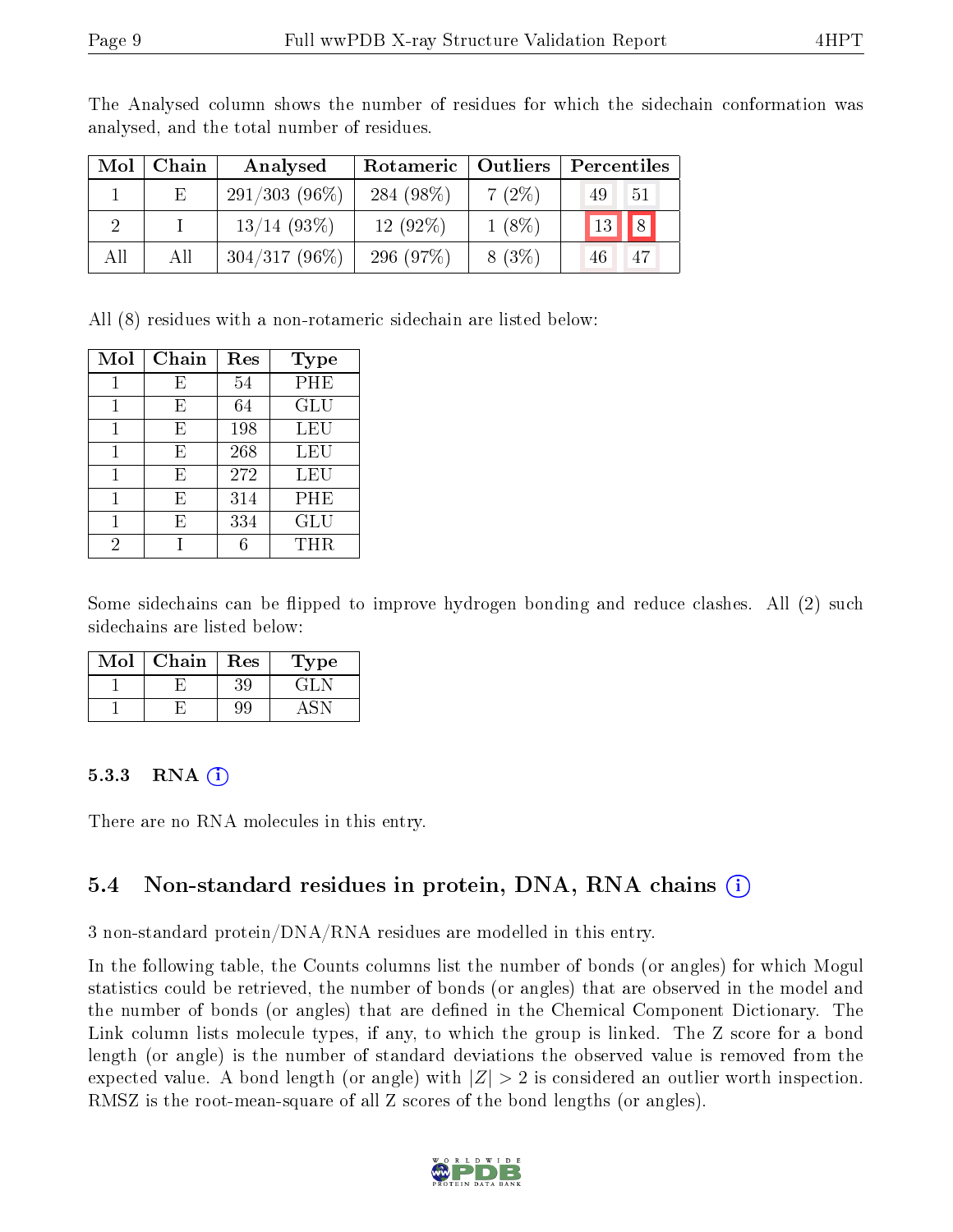| Mol      |            | Chain | Res |      |         | Bond lengths |                        |          | Bond angles |             |
|----------|------------|-------|-----|------|---------|--------------|------------------------|----------|-------------|-------------|
|          | Type       |       |     | Link | Counts  | <b>RMSZ</b>  | H Z                    | Counts   | RMSZ        | # $ Z  > 2$ |
|          | <b>SEP</b> |       | 338 |      | 8,9,10  | 1.50         | 12%                    | 8,12,14  | 2.08        | 2(25%)      |
|          | TPO        |       | 197 |      | 8,10,11 | 0.74         |                        | 10,14,16 | 0.96        |             |
| $\Omega$ | <b>SEP</b> |       | 21  | 2.4  | 8,9,10  | 1.67         | (25%<br>$\overline{2}$ | 8,12,14  | 1.46        | $12\%$      |

In the following table, the Chirals column lists the number of chiral outliers, the number of chiral centers analysed, the number of these observed in the model and the number defined in the Chemical Component Dictionary. Similar counts are reported in the Torsion and Rings columns. '-' means no outliers of that kind were identified.

| Mol |            |     | Type   Chain   Res   Link   Chirals | <b>Torsions</b> | Rings |
|-----|------------|-----|-------------------------------------|-----------------|-------|
|     | <b>SEP</b> | 338 |                                     | 3/5/8/10        |       |
|     | TPO        | 197 |                                     | 0/9/11/13       |       |
|     | SEP        |     | $\overline{\phantom{0}}$            | 1/5/8/10        |       |

All (3) bond length outliers are listed below:

| Mol | Chain | $\,$ Res $^+$ | Type  | $\mid$ Atoms $\mid$     | $Z_{\perp}$ | $\perp$ Observed(A) | Ideal(A) |
|-----|-------|---------------|-------|-------------------------|-------------|---------------------|----------|
|     |       |               | SFD   | $P-O1P$                 | 3.44        | 1 61                | 1.50     |
|     |       | 338           | SEP   | $P-O1P$                 | 3.91        | $1.60\,$            | $1.50\,$ |
|     |       |               | S E D | $P$ -O <sub>2</sub> $P$ | 2.03        | 1 62.               | $1.54\,$ |

All (3) bond angle outliers are listed below:

| Mol | Chain | Res | Type | Atoms    |         | Observed $(^\circ)$ | $Ideal(^o)$ |
|-----|-------|-----|------|----------|---------|---------------------|-------------|
|     |       | 338 | SEP  | OG-CB-CA | 492     | 112.94              | 108-14      |
|     |       |     | SEP  | OG-CB-CA | -3-27   | 111 33              | 108 14      |
|     |       | 338 | SEP  | P-OG-CB  | $-2.25$ | 112 10              | 118 30      |

There are no chirality outliers.

All (4) torsion outliers are listed below:

| Mol | Chain | Res | Type | Atoms         |
|-----|-------|-----|------|---------------|
|     | н,    | 338 | -SEP | $CA-CB-OG-P$  |
| - 2 |       | -21 | SEP  | $CA-CB-OG-P$  |
|     | E,    | 338 | SEP  | N-CA-CB-OG    |
|     | н,    | 338 | SEP  | $CB-OG-P-O2P$ |

There are no ring outliers.

1 monomer is involved in 1 short contact:

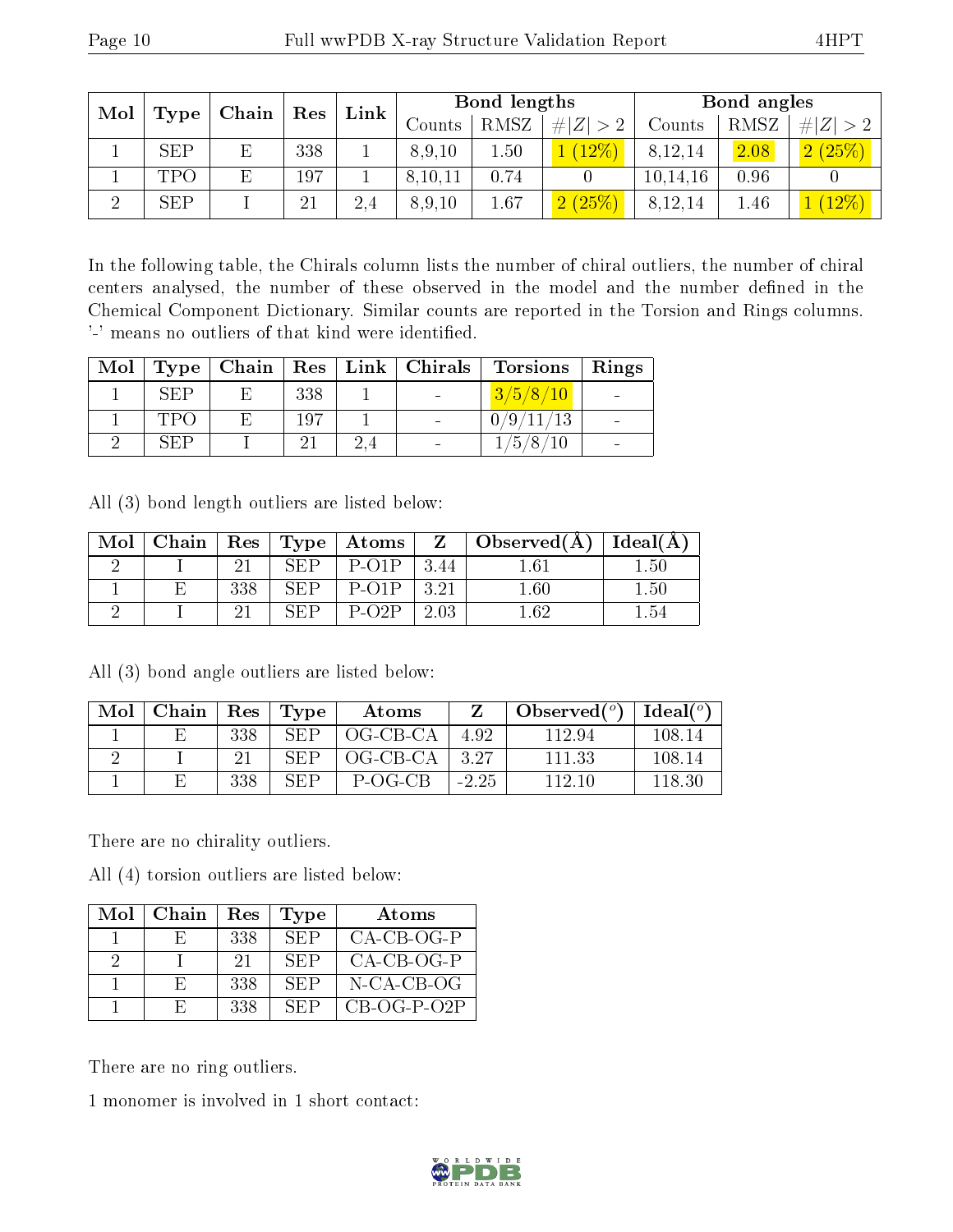|  |       | $\lceil\,\mathrm{Mol}\,\rceil$ Chain   Res   Type   Clashes   Symm-Clashes |
|--|-------|----------------------------------------------------------------------------|
|  | L SEP |                                                                            |

#### 5.5 Carbohydrates  $(i)$

There are no carbohydrates in this entry.

### 5.6 Ligand geometry  $(i)$

Of 3 ligands modelled in this entry, 2 are monoatomic - leaving 1 for Mogul analysis.

In the following table, the Counts columns list the number of bonds (or angles) for which Mogul statistics could be retrieved, the number of bonds (or angles) that are observed in the model and the number of bonds (or angles) that are defined in the Chemical Component Dictionary. The Link column lists molecule types, if any, to which the group is linked. The Z score for a bond length (or angle) is the number of standard deviations the observed value is removed from the expected value. A bond length (or angle) with  $|Z| > 2$  is considered an outlier worth inspection. RMSZ is the root-mean-square of all Z scores of the bond lengths (or angles).

| Mol | Type | $\mid$ Chain $\mid$ | $\operatorname{Res}$ | Link |               | Bond lengths |                    | Bond angles |      |         |
|-----|------|---------------------|----------------------|------|---------------|--------------|--------------------|-------------|------|---------|
|     |      |                     |                      |      | $\frac{1}{2}$ | RMSZ         | $\vert \#  Z  > 2$ | Counts      | RMSZ | $\# Z $ |
|     | AΝP  |                     | 401                  |      | 24, 29, 33    | 1.38         | 6 $(25%)$          | 25,45,52    | 1.40 | $16\%)$ |

In the following table, the Chirals column lists the number of chiral outliers, the number of chiral centers analysed, the number of these observed in the model and the number defined in the Chemical Component Dictionary. Similar counts are reported in the Torsion and Rings columns. '-' means no outliers of that kind were identified.

|     |     |        | Mol   Type   Chain   Res   Link   Chirals   Torsions | $\mathbf{Rings}$ |
|-----|-----|--------|------------------------------------------------------|------------------|
| ANP | 401 | $\sim$ | $\frac{2/9}{32/38}$   0/3/3/3                        |                  |

All (6) bond length outliers are listed below:

| Mol          | Chain | Res | Type       | Atoms               | $Z_{\rm}$ | Observed $(A)$ | Ideal(A) |
|--------------|-------|-----|------------|---------------------|-----------|----------------|----------|
| 3            | E     | 401 | <b>ANP</b> | PB-O1B              | 3.35      | 1.51           | 1.46     |
| 3            | F,    | 401 | <b>ANP</b> | PB-O3A              | 2.78      | 1.62           | 1.59     |
| 3            | F,    | 401 | <b>ANP</b> | $C2-N3$             | 2.40      | 1.36           | 1.32     |
| $\mathbf{Q}$ | E,    | 401 | <b>ANP</b> | $C5-C4$             | 2.36      | 1.47           | 1.40     |
| 3            | F,    | 401 | <b>ANP</b> | $O4'$ -C1'          | 2.11      | 1.44           | 1.41     |
| 3            | E,    | 401 | ANP        | PB-O <sub>2</sub> B | $-2.05$   | 1.51           | 1.56     |

All (4) bond angle outliers are listed below:

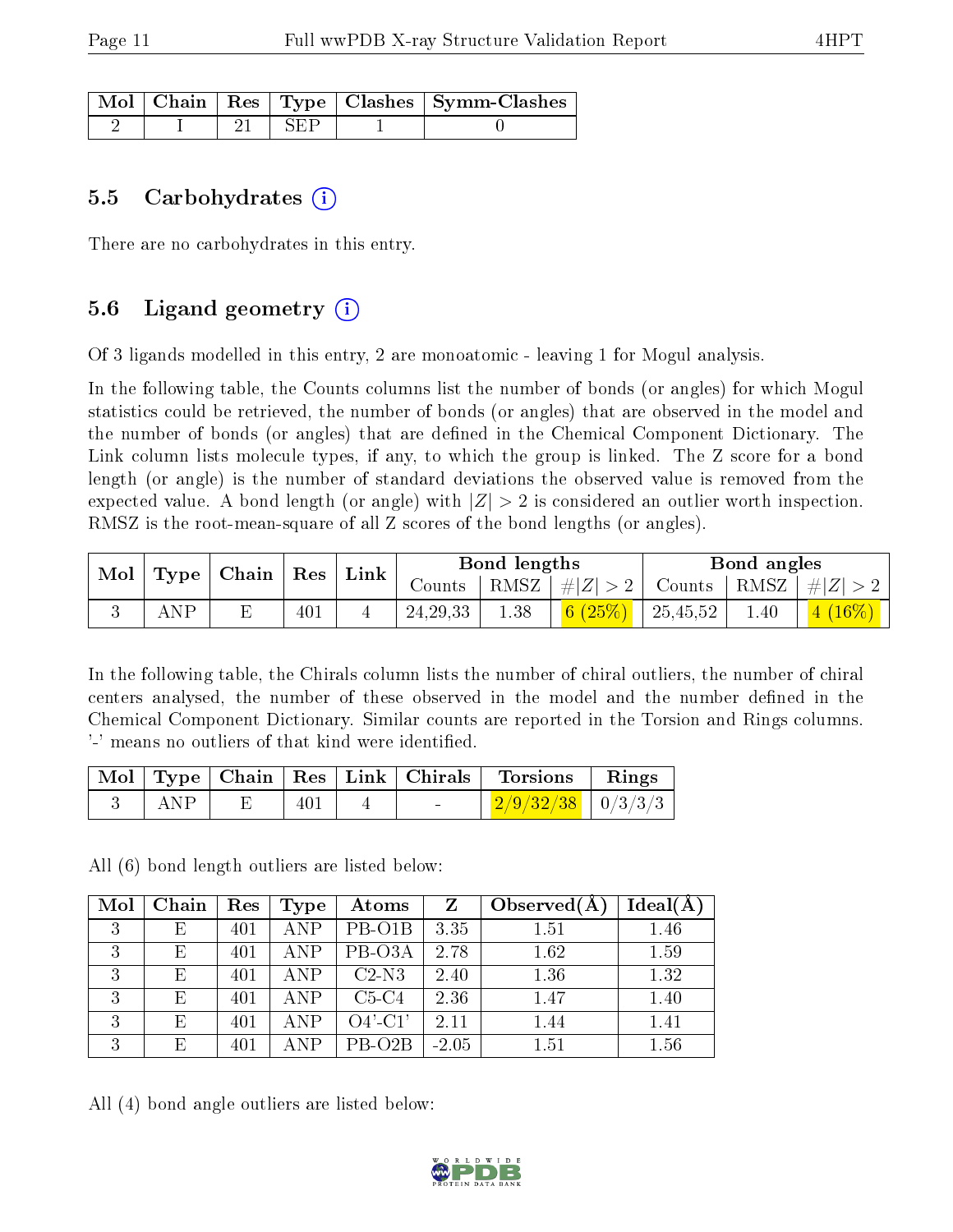| Mol | Chain | Res | Type  | Atoms               |         | Observed $(°)$ | Ideal(°) |
|-----|-------|-----|-------|---------------------|---------|----------------|----------|
|     |       | 401 | A NP  | $N3$ -C2-N1         | $-3.79$ | 122.76         | 128.68   |
|     |       | 401 | A NP  | $O2B-PB-O1B$        | 2.96    | 117.94         | 110.25   |
|     |       | 401 | A NP  | $PA$ - $O3A$ - $PB$ | $-2.34$ | 125 14         | 132.56   |
|     | F     | 401 | A NP. | $C4-C5-N7$          | $-2.03$ | 107.28         | 109.40   |

There are no chirality outliers.

All (2) torsion outliers are listed below:

| Mol | Chain | Res <sup>1</sup> | 'Type    | Atoms         |
|-----|-------|------------------|----------|---------------|
|     |       |                  | А        | PB-O3A-PA-O2A |
|     |       |                  | $\Delta$ | PB-O3A-PA-O1A |

There are no ring outliers.

1 monomer is involved in 1 short contact:

|  |             | Mol   Chain   Res   Type   Clashes   Symm-Clashes |
|--|-------------|---------------------------------------------------|
|  | $401$   ANP |                                                   |

The following is a two-dimensional graphical depiction of Mogul quality analysis of bond lengths, bond angles, torsion angles, and ring geometry for all instances of the Ligand of Interest. In addition, ligands with molecular weight > 250 and outliers as shown on the validation Tables will also be included. For torsion angles, if less then 5% of the Mogul distribution of torsion angles is within 10 degrees of the torsion angle in question, then that torsion angle is considered an outlier. Any bond that is central to one or more torsion angles identified as an outlier by Mogul will be highlighted in the graph. For rings, the root-mean-square deviation (RMSD) between the ring in question and similar rings identified by Mogul is calculated over all ring torsion angles. If the average RMSD is greater than 60 degrees and the minimal RMSD between the ring in question and any Mogul-identified rings is also greater than 60 degrees, then that ring is considered an outlier. The outliers are highlighted in purple. The color gray indicates Mogul did not find sufficient equivalents in the CSD to analyse the geometry.

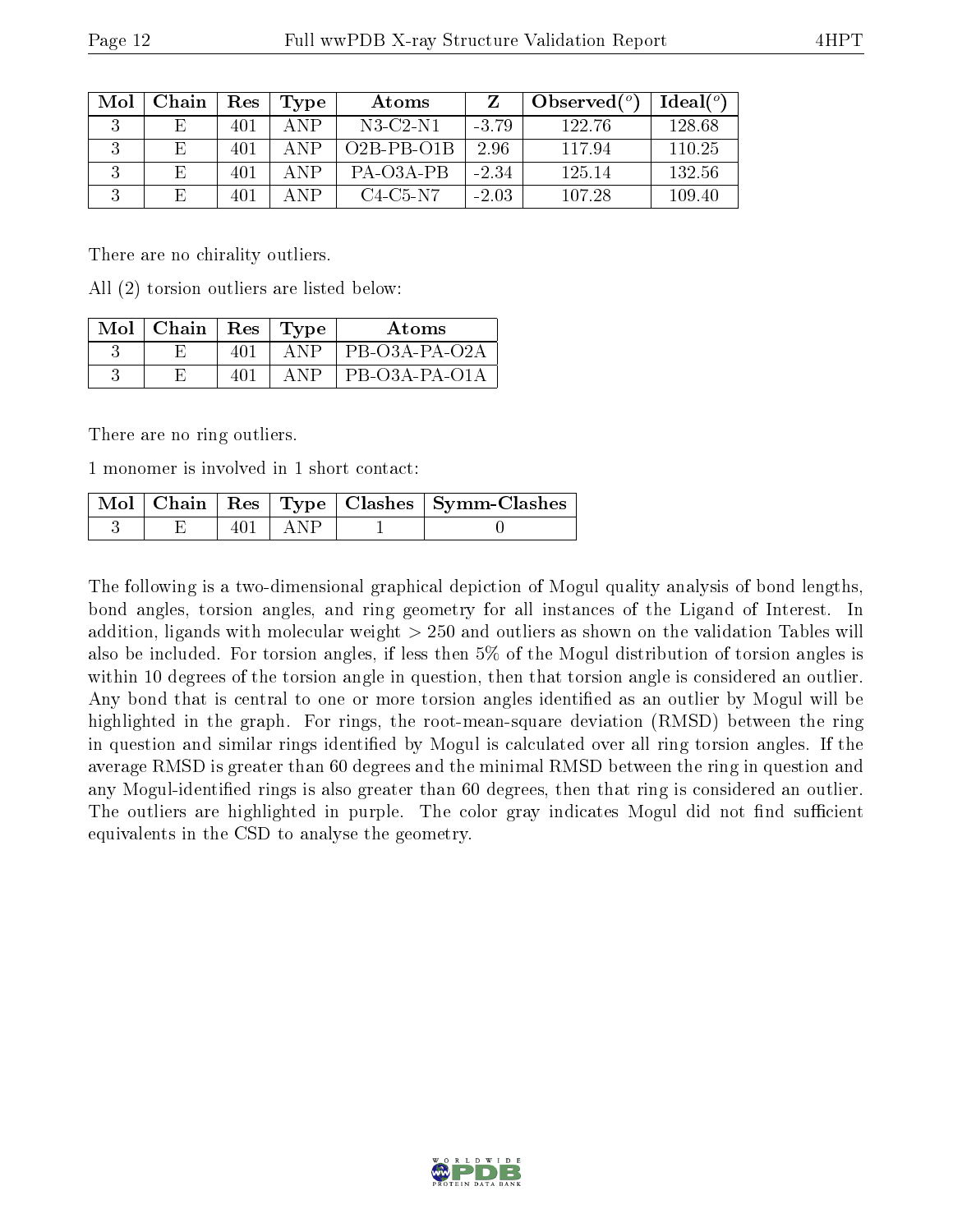

## 5.7 [O](https://www.wwpdb.org/validation/2017/XrayValidationReportHelp#nonstandard_residues_and_ligands)ther polymers (i)

There are no such residues in this entry.

## 5.8 Polymer linkage issues (i)

There are no chain breaks in this entry.

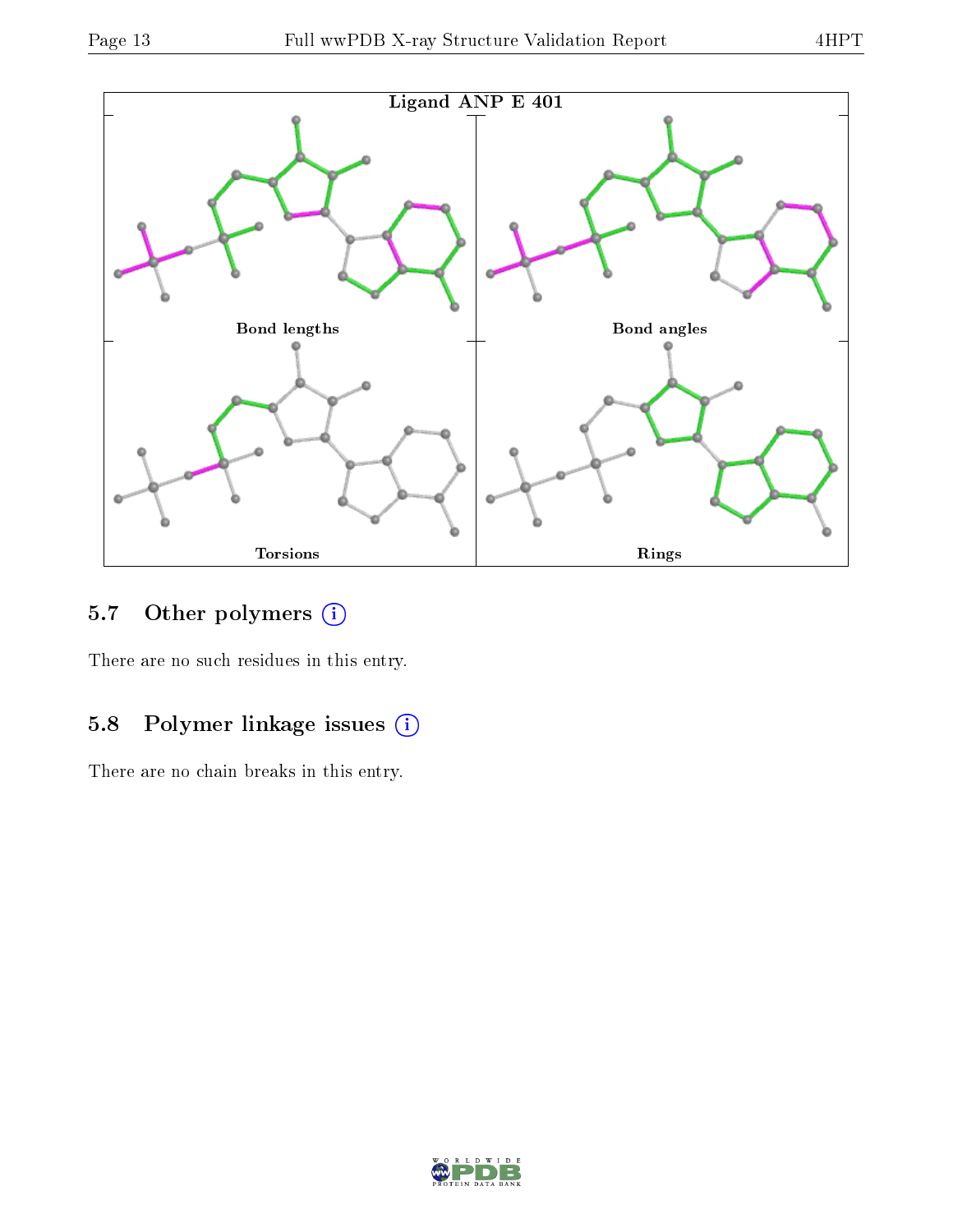## 6 Fit of model and data  $\left( \cdot \right)$

## 6.1 Protein, DNA and RNA chains (i)

In the following table, the column labelled  $#RSRZ>2'$  contains the number (and percentage) of RSRZ outliers, followed by percent RSRZ outliers for the chain as percentile scores relative to all X-ray entries and entries of similar resolution. The OWAB column contains the minimum, median,  $95<sup>th</sup>$  percentile and maximum values of the occupancy-weighted average B-factor per residue. The column labelled ' $Q< 0.9$ ' lists the number of (and percentage) of residues with an average occupancy less than 0.9.

| Mol | Chain | Analysed        | ${ <\hspace{-1.5pt}{\mathrm{RSRZ}} \hspace{-1.5pt}>}$ | $\#\text{RSRZ}\text{>2}$    | $OWAB(A^2)$    | $\rm Q\textcolor{black}{<}0.9$ |
|-----|-------|-----------------|-------------------------------------------------------|-----------------------------|----------------|--------------------------------|
|     |       | $335/350(95\%)$ | $-0.04$                                               | 71<br>$7(2\%)$ 63           | 21, 34, 52, 60 |                                |
|     |       | $18/20(90\%)$   | 0.11                                                  | $0$ 100 100                 | 25, 28, 38, 44 |                                |
| All | All   | $353/370(95\%)$ | $-0.03$                                               | $7(1\%)$<br><b>72</b><br>65 | 21, 34, 51, 60 |                                |

All (7) RSRZ outliers are listed below:

| Mol | ${\rm Chain}$ | Res | Type       | <b>RSRZ</b> |
|-----|---------------|-----|------------|-------------|
|     | F,            | 318 | PHE        | 3.8         |
| 1   | E             | 321 | PRO        | 3.3         |
|     | E             | 339 | <b>ILE</b> | 3.1         |
| 1   | F,            | 15  | <b>VAL</b> | 2.7         |
| 1   | F,            | 336 | ARG        | 2.4         |
|     | F)            | 334 | <b>GLU</b> | 2.3         |
|     |               | 345 | <b>LYS</b> | 2.0         |

## 6.2 Non-standard residues in protein, DNA, RNA chains  $(i)$

In the following table, the Atoms column lists the number of modelled atoms in the group and the number defined in the chemical component dictionary. The B-factors column lists the minimum, median,  $95<sup>th</sup>$  percentile and maximum values of B factors of atoms in the group. The column labelled  $Q< 0.9$ ' lists the number of atoms with occupancy less than 0.9.

| Mol | $\Gamma$ ype | Chain | Res | Atoms | $_{\rm RSCC}$ | $_{\rm RSR}$ | $\perp$ B-factors( $\rm \AA^2$ ) | Q <sub>0.9</sub> |
|-----|--------------|-------|-----|-------|---------------|--------------|----------------------------------|------------------|
|     | SEP          |       |     | 10/   | $0.86\,$      | 0.16         | 33, 35, 37, 38                   |                  |
|     | <b>SEP</b>   |       | 338 | 10/   | $0.94\,$      | 0.16         | 53, 55, 56, 56                   |                  |
|     | TPA          |       | 197 | 1 ດ   | 9.99          | 0.13         | 26, 26, 27, 28                   |                  |

### 6.3 Carbohydrates (i)

There are no carbohydrates in this entry.